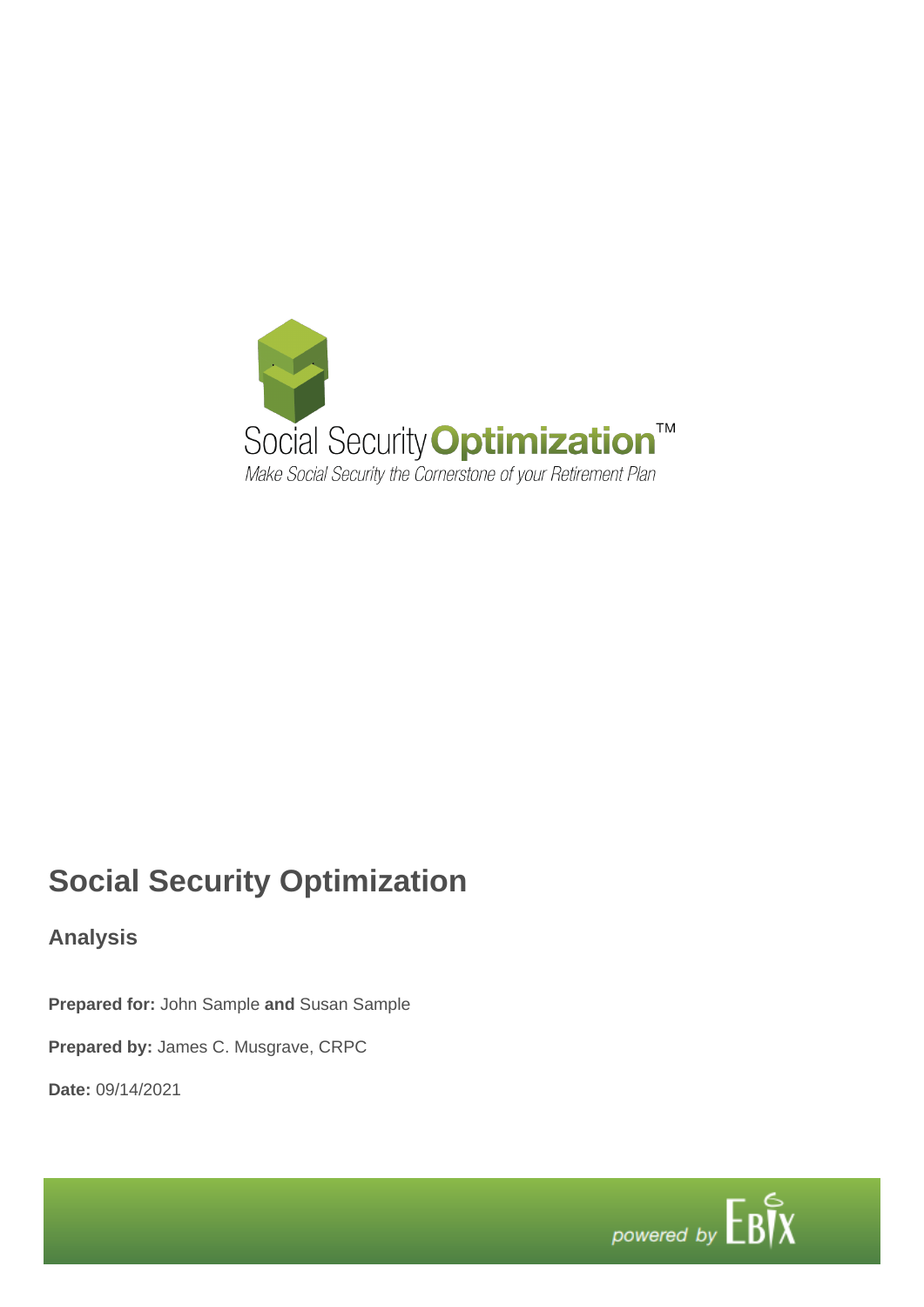

## Purpose

Social Security benefits are a crucial element in the overall retirement income plan of nearly all Americans. Traditionally, the analysis of when those benefits should be taken has been made with a very narrow focus in mind - achieving the maximum dollar amount of benefit based on assumptions related to anticipated mortality. Such analysis focuses purely on the gross dollar amount an applicant should expect to receive over the course of their projected lifetime and proposes a date certain for the filing of benefits that purports to provide the applicant with a maximum benefit. However, missing from this benefit evaluation is the most critical of all components of the retirement income puzzle - fortified annual income designed to fully sustain a client`s income needs for the duration of their life and that of their spouse. The Social Security Optimization does just that, analyzes retirement income needs and formulates a plan to optimize retirement dollars to insure clients never face the single greatest threat to their retirement - the threat of running out of money.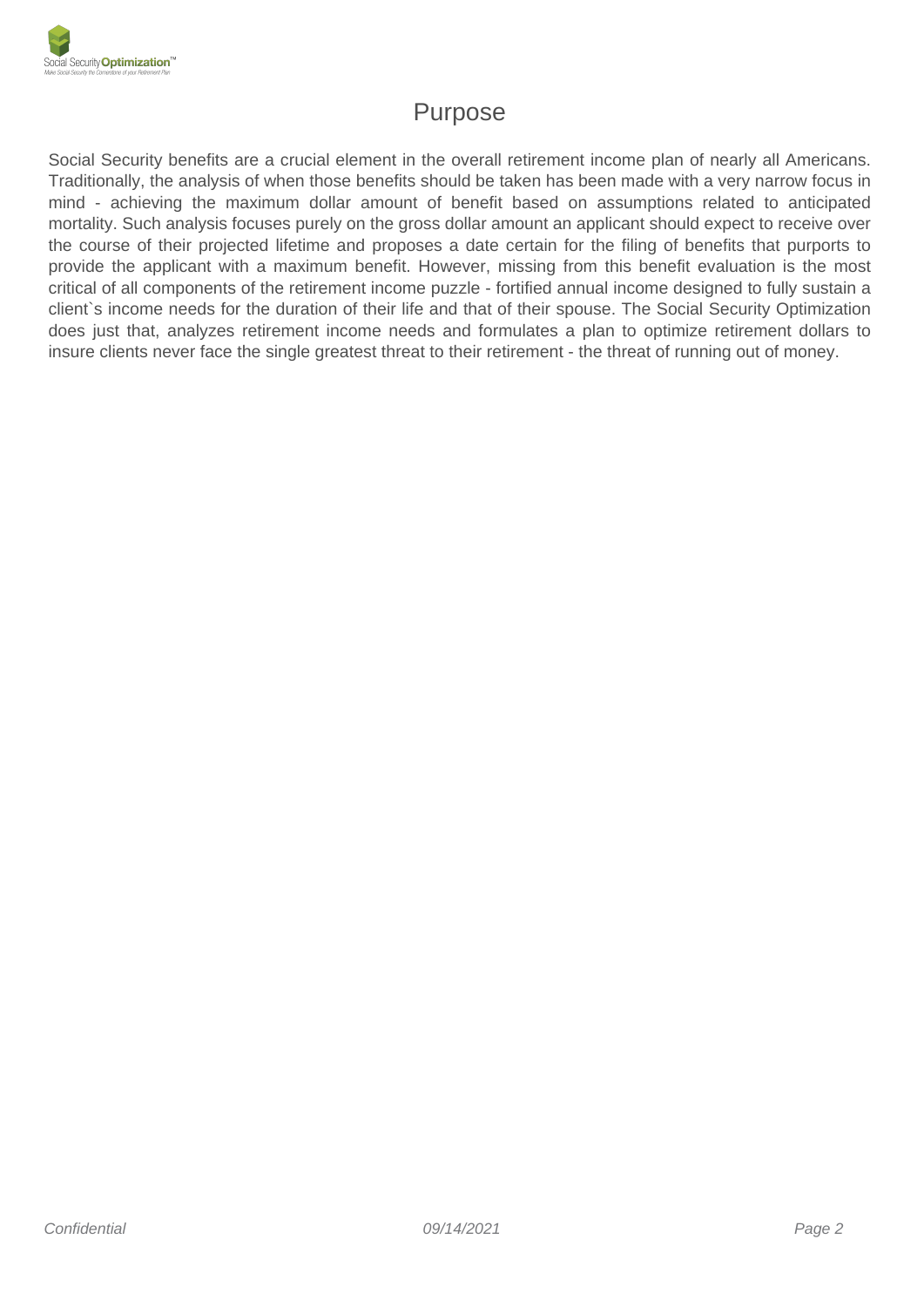

#### Basic Facts About Social Security Benefits

Social Security benefits are based on the amount of A fully insured worker retiring at age 66 is entitled to a credits earned by a worker throughout their lifetime monthly benefit equal to the primary insurance employment history. As you work and pay Social amount as defined above. Security taxes, you earn Social Security credits. To be eligible for benefits, you must be fully insured, meaning you have worked a minimum of 40 calendar credits, which equates to a minimum of 10 years of full-time employment. If you stop working before you have enough credits to qualify for benefits, the credits you have earned will remain on your record with Social Security and if you later return to work, the additional credits will be added to help reach the 40 credit minimum

Widows and widowers, along with children of covered workers, may also be entitled to benefits based on the worker`s record, even if they don`t meet the definition of fully insured.

There are several categories of employees who are not covered by Social Security and they include: most federal employees hired before 1984, railroad There are a number of other factors that must be employees with more than 10 years of service, and employees of some state and local governments that including life expectancy, health status, ability to work, chose not to participate in the Social Security program.

Your actual benefit amount is based on your "average monthly wage" or "average indexed monthly earnings" for the highest 35 years of earnings. This is called the "Primary Insurance Amount".

Each year, Congress establishes an earnings ceiling subject to Social Security taxes. Income exceeding the ceiling is not accounted for in the calculation of the Primary Insurance Amount.

Only fully insured individuals are eligible for retirement income, as well as your retirement assets, in order to benefits.

An individual may choose to begin taking retirement benefits as early as age 62. However, their benefits will be permanently reduced as a consequence of filing before their Full Retirement Age. This reduction can be as much as 25%.

When filing for Social Security benefits, timing is the most critical decision. As stated earlier, if you begin to receive benefits prior to Full Retirement Age, your benefit amount is reduced permanently and will also reduce the amount of spousal benefit and survivor benefits for which your family is eligible. Further, if you claim benefits prior to Full Retirement Age and continue working, you may lose some or all of your Social Security benefit as a result of the "earnings test".

considered before deciding when to elect benefits intent to work, monthly income goals and how concerned you are about longevity risk - the risk of running out of money - if you live longer than anticipated. If you are married, there are several other factors that must be taken into consideration, all of which are addressed in this report. The factors that affect this critical decision are complex and require careful analysis and consideration.

As stated, this process is one that should be discussed in depth with your financial advisor who will consider your Social Security election options in conjunction with your other sources of retirement achieve the optimal strategy.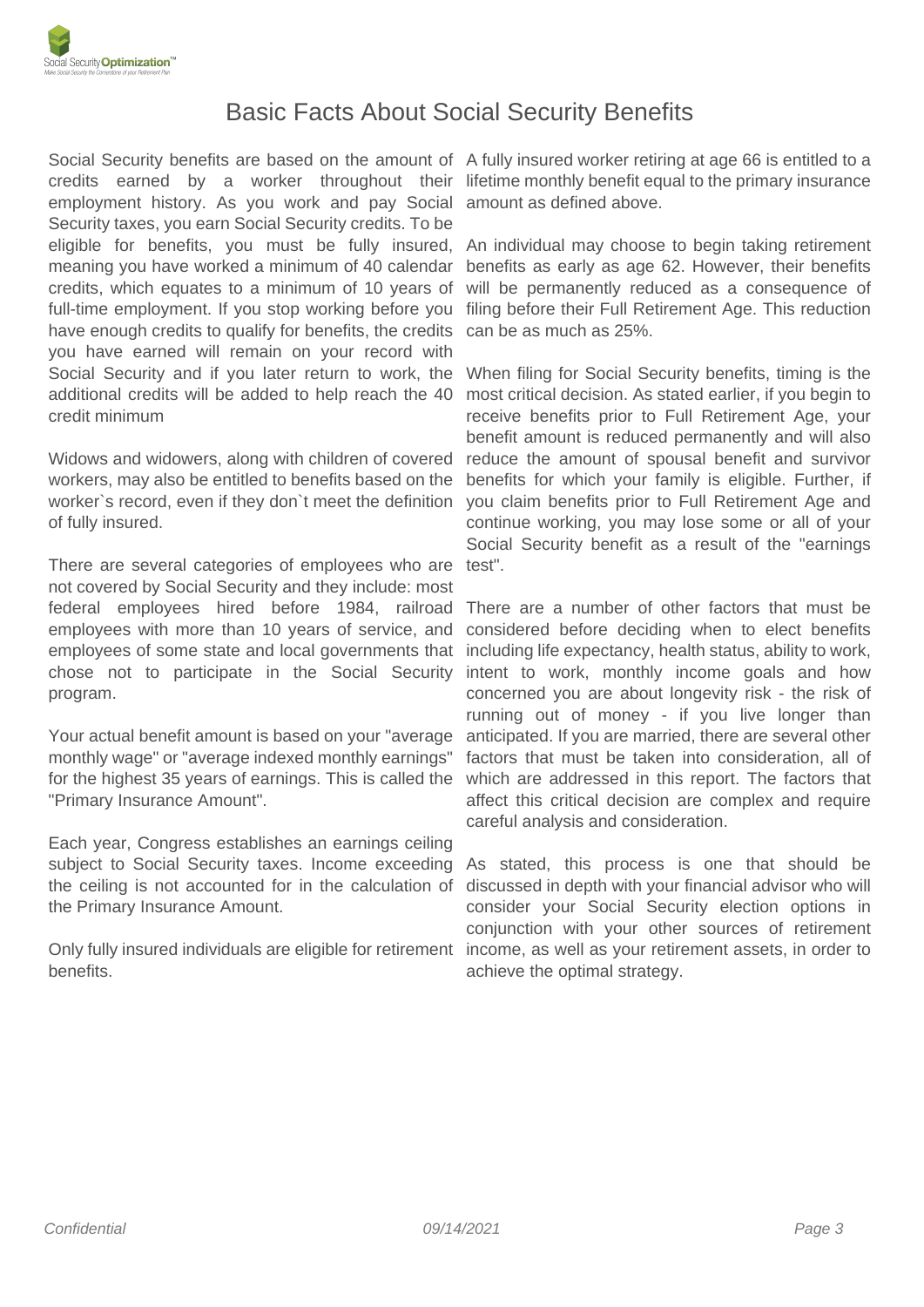### Key Definitions

**Bridge capital:** The amount of capital needed to **Earnings Test:** The formula applied by the Social meet the annual income goal from desired retirement Security Administration which reduces the amount of age to the date social security benefits begin.

**Cost of Living Adjustment (COLA):** Potential This test does not apply after reaching Full annual increases applied to a PIA, the purpose of Retirement Age as there is then no limit on earnings. which is to ensure the purchasing power of Social Security benefits is not eroded by inflation. The COLA **Full Retirement Age (FRA):** The age at which you is based on the percentage increase in the Consumer are eligible to receive your full monthly benefit as Price Index for Urban Wage Earners and Clerical Workers (CPI-W) from the third quarter of the year based on your birth year. prior to the third quarter of the then current year. If there is no increase, there can be no COLA. **Income Gap:** The difference between the income Historically, Social Security cost of living adjustments from guaranteed sources and the annual income goal. have been declared regularly and a recent Social Security Trustees (http://www.ssa.gov/oact/tr/2015/) projects long term movement of goods and services in an economy. annual Cost of Living Adjustments will continue to be somewhere between 1.8% and 3.8% with the most **Inflation Risk:** The risk that inflation will erode likely average being 2.7% per year. As a result, we assume all Social Security benefits referenced will continue to increase at an average annual rate of 2.5% throughout the proposed retirees lifetime.

**Covered Employment:** Employment in a position **Primary Insurance Amount (PIA):** The basis for where Social Security and Medicare tax are deducted benefits that are paid to an individual by the Social from wages.

**Delayed Retirement Credits (DRC):** The increase in monthly Social Security benefits you may receive if you delay taking benefits beyond Full Retirement Age, up to age 70.

**Desired Retirement Age (DRA):** The age at which you plan to stop working, irrespective of whether or not you begin taking Social Security benefits.

**Earnings Record:** The history of your earnings for the years you have worked during your lifetime used by the Social Security Administration to calculate your Primary Insurance Amount.

Years of Coverage (YOC's): Used for purposes of determining the WEP, one (1) YOC is earned for each calendar year that a worker`s earnings from covered employment surpass the Social Security Administration`s substantial earnings requirement. As the number of YOC`s increase, the benefit reduction as a result of the WEP will decrease. Once 30 YOC`s are achieved, the WEP reduction is eliminated. Confidential 09/14/2021 Page 4

benefit you will receive if you continue work and earn income above a set threshold while receiving benefits.

calculated by the Social Security Administration

**Inflation:** The overall general upward price

purchasing power.

**Longevity Risk:** The risk of running out of money in your lifetime.

Security Administration and reflects the amount of benefit you will receive at Full Retirement Age.

**Spousal Benefits:** Benefits paid to the spouse of an eligible worker.

**Survivor Benefits:** Benefits paid to the surviving spouse, minor or disabled children and/or dependent parents of a deceased eligible worker.

**Windfall Elimination Provision (WEP):** Applies only to workers whose employer who does not withhold Social Security taxes from your salary, such as a government agency or an employer in another country. Any retirement or disability pension you receive from that work can reduce your Social Security benefits.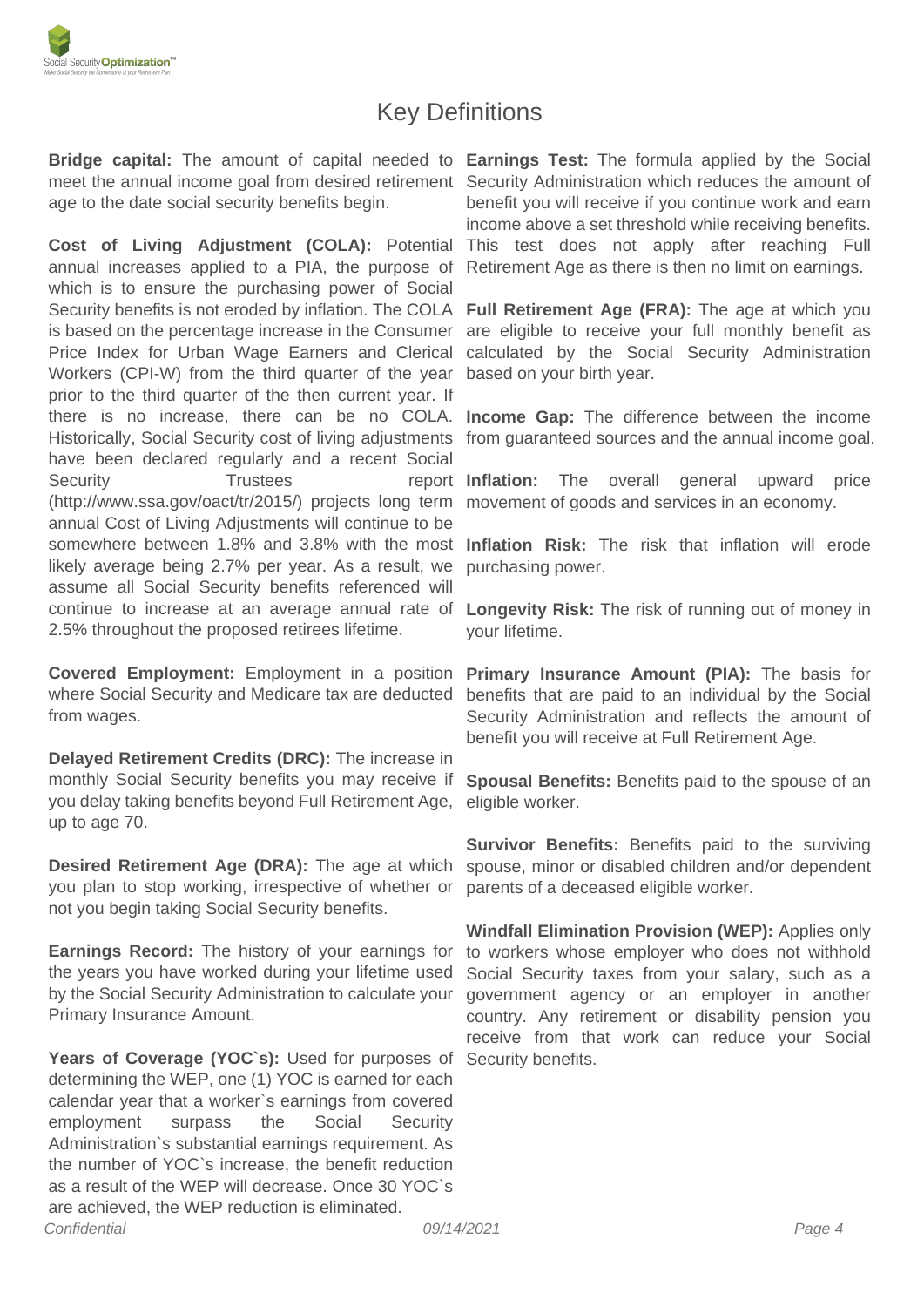

# SUMMARY OF DATA USED TO CREATE ANALYSIS

| <b>Client Information</b>                                          | <b>Spouse 1</b> | <b>Spouse 2</b>     |  |
|--------------------------------------------------------------------|-----------------|---------------------|--|
| <b>Client Name</b>                                                 | John Sample     | <b>Susan Sample</b> |  |
| DOB (yyyy/mm/dd)                                                   | 1955-09-01      | 1955-09-01          |  |
| <b>State</b>                                                       |                 | Maryland            |  |
| <b>Current Age (CA)</b>                                            | 66.04           | 66.04               |  |
| Projected Annual Income Between CA and DRA                         | \$0             | \$0                 |  |
| Current Social Security Benefits (Monthly), if any                 | <b>No</b>       | <b>No</b>           |  |
| If Yes, Age Benefits Began                                         |                 |                     |  |
| <b>Benefit Amount</b>                                              |                 |                     |  |
| If No, Primary Insurance Amount (PIA - Monthly)                    | \$2,650         | \$2,000             |  |
|                                                                    |                 |                     |  |
| <b>Social Security Benefits (Monthly)</b>                          | \$2,650         | \$2,000             |  |
| <b>Windfall Elimination Provision (WEP) Adjusted</b><br><b>PIA</b> | \$2,650         | \$2,000             |  |
| Spousal benefit, if any (Monthly)                                  | \$0             | \$0                 |  |
| <b>Full Retirement Age (FRA)</b>                                   | 66, 2 Months    | 66, 2 Months        |  |
|                                                                    |                 |                     |  |
| <b>Desired Retirement Age (DRA)</b>                                | 66, 2 Months    | 66, 2 Months        |  |
| Age you Intend to Take Social Security Benefits                    | 66, 2 Months    | 66, 2 Months        |  |
| Alternative Age to Take Social Security Benefits                   | 70              | 70                  |  |
| Optimum Age to Take Social Security Benefits                       | 70              | 70                  |  |
|                                                                    |                 |                     |  |
| Do You Intend to File a Restricted Application*                    | <b>No</b>       | <b>No</b>           |  |
| If Yes, at what age?                                               |                 |                     |  |
|                                                                    |                 |                     |  |
| Do you Have a Pension (Y/N)?                                       |                 |                     |  |
| <b>Monthly Pension Amount</b>                                      |                 |                     |  |
| Age Benefits Begin/Began                                           |                 |                     |  |
| Is it Public or Private                                            |                 |                     |  |
| If Public, Years of Credit (YOCs)                                  |                 |                     |  |
| <b>WEP - Windfall Elimination Provision</b>                        |                 |                     |  |
|                                                                    |                 |                     |  |
| Guaranteed Income Amount (Monthly), if any                         | \$0             | \$0                 |  |
| Age Benefits Begin/Began                                           | 66              | 66                  |  |
| Enter the Amount of Tax-Exempt Interest, if any                    | \$0<br>66       | \$0<br>66           |  |
| Age Benefits Begin/Began                                           |                 |                     |  |
| <b>Capital Available</b>                                           | \$400,000       | \$400,000           |  |
| <b>Household Annual Retirement Income Goal</b>                     |                 | \$85,000            |  |
| Assumed Rate of Return on Excess Capital                           |                 | 5.00%               |  |
| <b>Portfolio Construct</b>                                         |                 | 60/40               |  |
| <b>Retirement Period</b>                                           |                 | 30                  |  |
| <b>Probability of Success</b>                                      | 95%             |                     |  |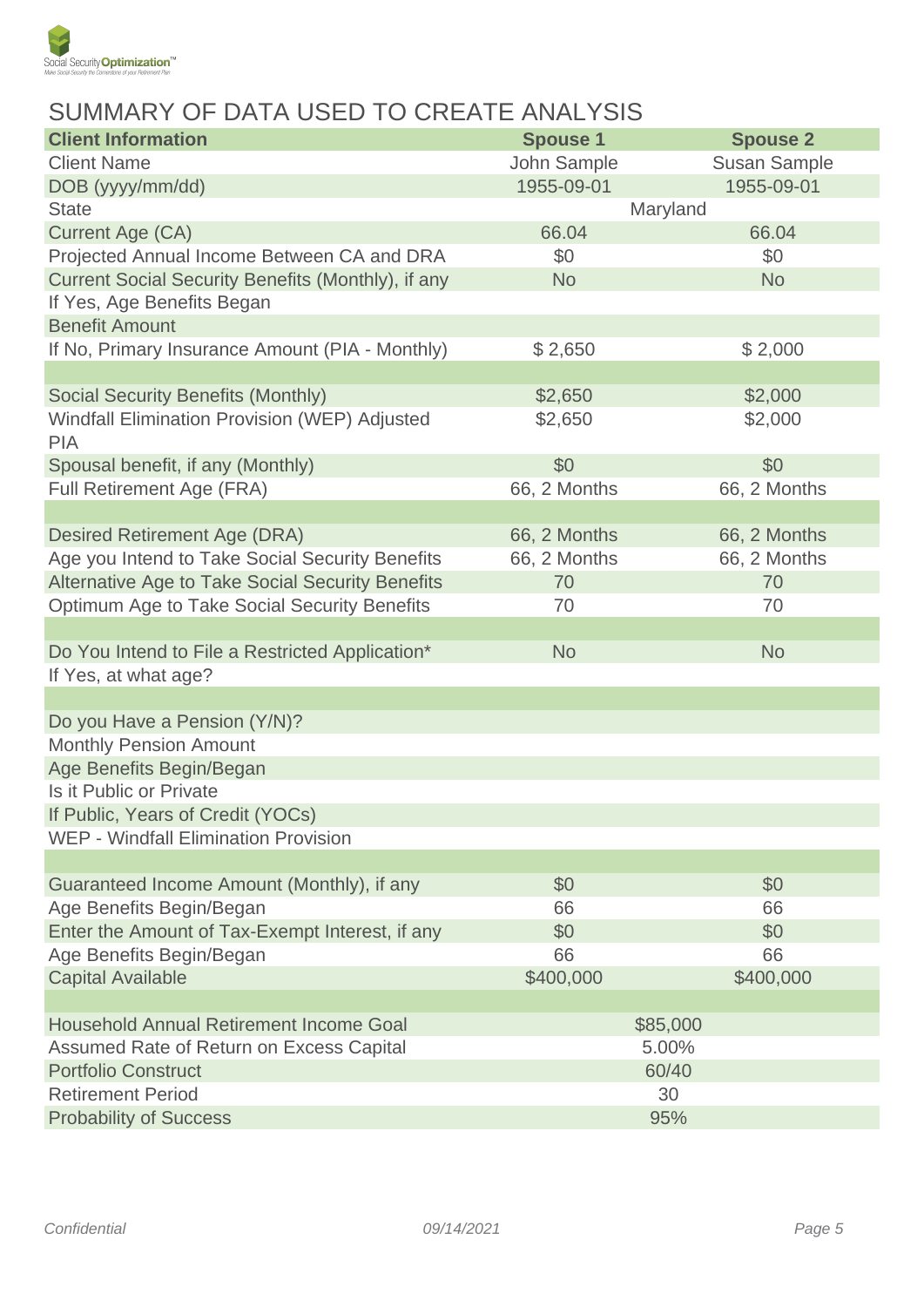

| <b>Marital/Tax Status</b>                                   | Married filing jointly                    |
|-------------------------------------------------------------|-------------------------------------------|
| <b>Optimized Intake Data</b>                                |                                           |
| Income Goal                                                 | \$85,000                                  |
| Inflation Adj. Income Gap at Age<br>all SSB Begin           | \$13,291                                  |
| <b>Insurance Benefit Type</b>                               | Deferred Annuity with Income Rider (DAIR) |
| Deferred Annuity with Income<br>Rider (DAIR) Premium        | \$181,531                                 |
| Deferred Annuity with Income<br>Rider (DAIR) Payout         | \$13,291                                  |
| Deferred Annuity with Income<br>Rider (DAIR) Inflation Adj. | <b>No</b>                                 |
| Deferred Annuity with Income<br>Rider (DAIR) Account Type   | <b>Joint</b>                              |

\*Note: Filer intends to file a restricted application for spousal benefits only while their own benefit continues to grow via delayed retirement credits. Filer`s benefit amount will switch to their own benefit when they attain age 70. This filing option is only available in limited circumstances for applicants who were born on or before January 2, 1954.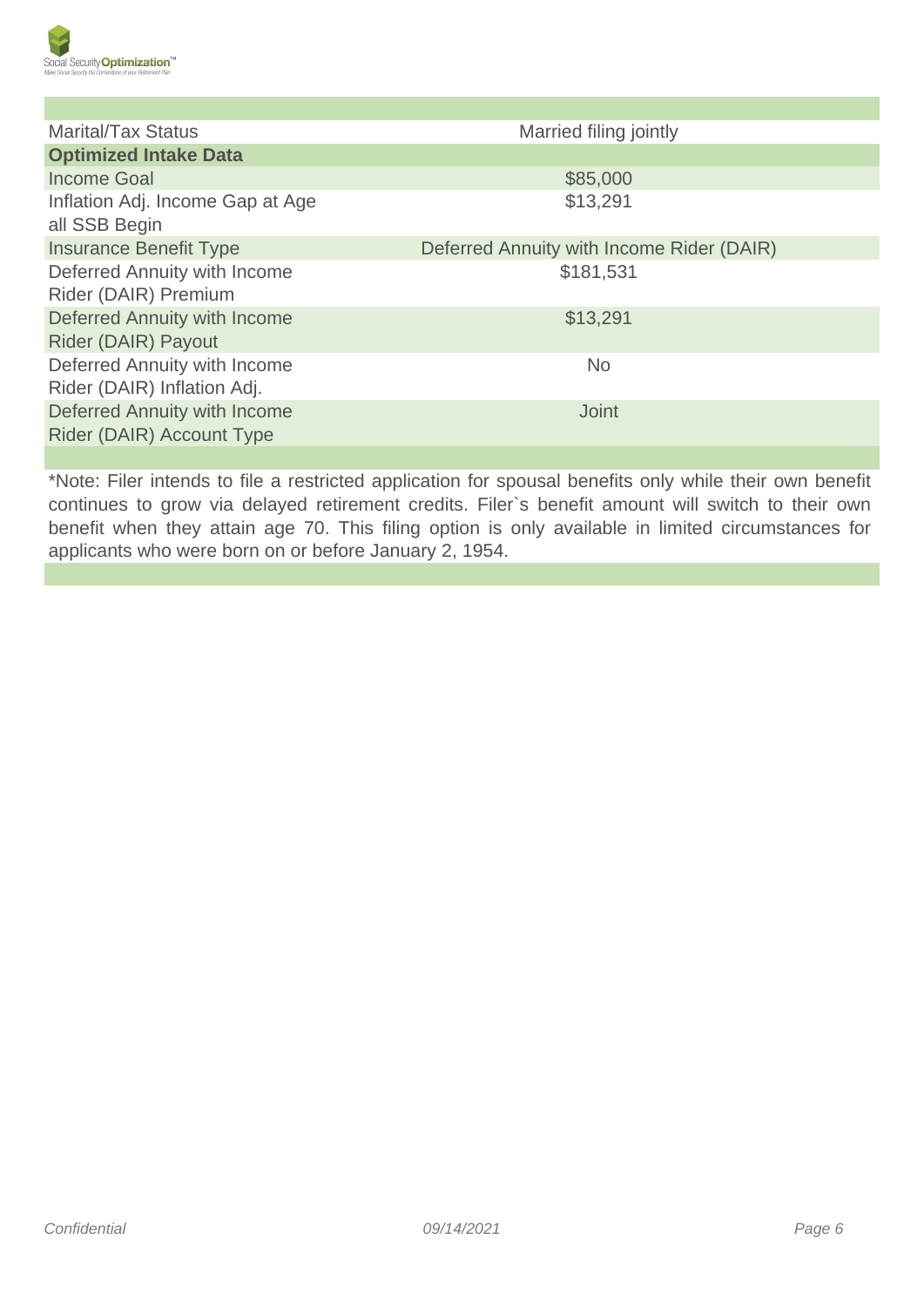

# PLAN ASSUMPTIONS

| <b>Current Plan</b>                                        | <b>Spouse 1</b> | <b>Spouse 2</b> |  |
|------------------------------------------------------------|-----------------|-----------------|--|
| <b>Primary Insurance Amount</b>                            | \$31,800        | \$24,000        |  |
| <b>Desired Retirement Age</b>                              | 66, 2 Months    | 66, 2 Months    |  |
| Spousal benefit, if any                                    | \$0             | \$0             |  |
| Age Social Security Benefits Will Begin                    | 66, 2 Months    | 66, 2 Months    |  |
| <b>Benefit Amount at That Age</b>                          | \$31,800        | \$24,000        |  |
|                                                            |                 |                 |  |
| Annual Household Income Goal                               |                 | \$85,000        |  |
| Annual Household Social Security Benefits <sup>1</sup>     | \$55,800        |                 |  |
| <b>Pension Benefits</b>                                    | \$0             |                 |  |
| <b>Other Guaranteed Income</b>                             | \$0             |                 |  |
| Annual Income Gap <sup>2</sup>                             |                 | \$29,200        |  |
| Safe Withdrawal Rate Selected <sup>3</sup>                 |                 | 2.40            |  |
| Capital Required to Close Gap <sup>4</sup>                 | \$1,216,667     |                 |  |
| Bridge Capital Required <sup>5</sup>                       | \$0             |                 |  |
| <b>Total Capital Required to Complete Plan<sup>6</sup></b> |                 | \$1,216,667     |  |
|                                                            |                 |                 |  |

| <b>Estimated Social Security Benefit Spouse 1</b> |                 | <b>Estimated Social Security Benefit Spouse 2</b> |              |                 |               |
|---------------------------------------------------|-----------------|---------------------------------------------------|--------------|-----------------|---------------|
|                                                   | <b>Spouse 1</b> |                                                   |              | <b>Spouse 2</b> |               |
| <b>FRA</b>                                        | <b>Monthly</b>  | <b>Annual</b>                                     | <b>FRA</b>   | <b>Monthly</b>  | <b>Annual</b> |
| 62                                                | \$1,965         | \$23,585                                          | 62           | \$1,483         | \$17,800      |
| 63                                                | \$2,098         | \$25,175                                          | 63           | \$1,583         | \$19,000      |
| 64                                                | \$2,267         | \$27,207                                          | 64           | \$1,711         | \$20,534      |
| 65                                                | \$2,444         | \$29,327                                          | 65           | \$1,844         | \$22,134      |
| 66, 2 Months                                      | \$2,650         | \$31,800                                          | 66, 2 Months | \$2,000         | \$24,000      |
| 67                                                | \$2,826         | \$33,918                                          | 67           | \$2,133         | \$25,598      |
| 68                                                | \$3,038         | \$36,462                                          | 68           | \$2,293         | \$27,518      |
| 69                                                | \$3,250         | \$39,006                                          | 69           | \$2,453         | \$29,438      |
| 70                                                | \$3,462         | \$41,550                                          | 70           | \$2,613         | \$31,358      |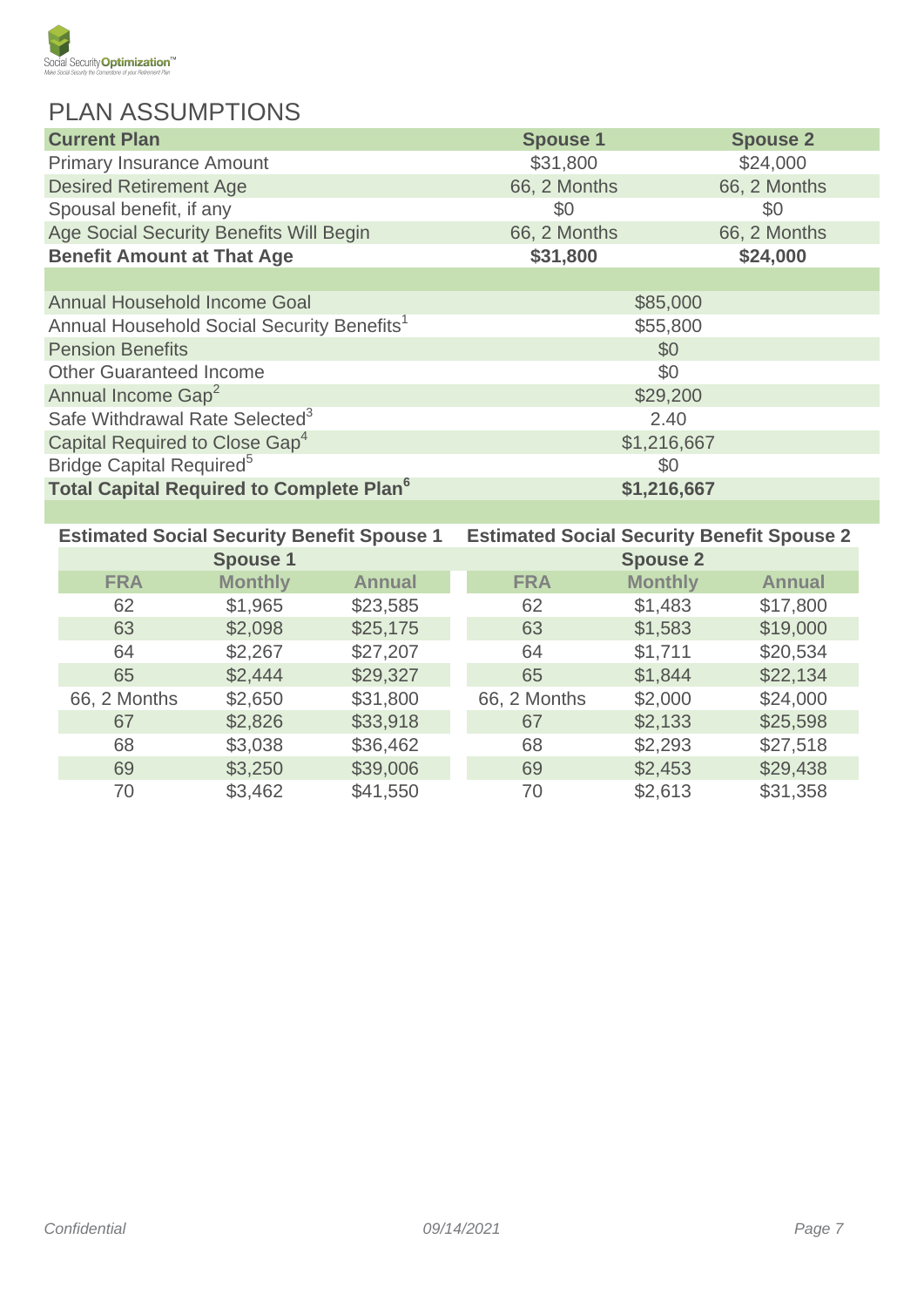

| <b>Alternative Plan</b>                                |                                 |               | <b>Spouse 1</b>                                   |                 | <b>Spouse 2</b> |  |  |
|--------------------------------------------------------|---------------------------------|---------------|---------------------------------------------------|-----------------|-----------------|--|--|
|                                                        | <b>Primary Insurance Amount</b> |               | \$31,800                                          |                 | \$24,000        |  |  |
|                                                        | <b>Desired Retirement Age</b>   |               | 66, 2 Months                                      |                 | 66, 2 Months    |  |  |
| Spousal benefit, if any                                |                                 |               | \$0                                               |                 | \$0             |  |  |
| Age Social Security Benefits Will Begin                |                                 | 70            |                                                   | 70              |                 |  |  |
| <b>Benefit Amount at That Age</b>                      |                                 |               | \$41,550                                          |                 | \$31,358        |  |  |
|                                                        |                                 |               |                                                   |                 |                 |  |  |
| Annual Household Income Goal                           |                                 |               |                                                   | \$85,000        |                 |  |  |
| Annual Household Social Security Benefits <sup>1</sup> |                                 |               |                                                   | \$72,908        |                 |  |  |
| <b>Pension Benefits</b>                                |                                 |               |                                                   | \$0             |                 |  |  |
| <b>Other Guaranteed Income</b>                         |                                 |               | \$0                                               |                 |                 |  |  |
| Annual Income Gap <sup>2</sup>                         |                                 |               | \$13,291<br>2.71<br>\$491,050                     |                 |                 |  |  |
| Safe Withdrawal Rate Selected <sup>3</sup>             |                                 |               |                                                   |                 |                 |  |  |
| Capital Required to Close Gap <sup>4</sup>             |                                 |               |                                                   |                 |                 |  |  |
| Bridge Capital Required <sup>5</sup>                   |                                 |               |                                                   | \$337,403       |                 |  |  |
| Less Spousal Benefits Received from Restricted         |                                 |               | \$0                                               |                 |                 |  |  |
| App                                                    |                                 |               |                                                   |                 |                 |  |  |
| Total Capital Required to Complete Plan <sup>6</sup>   |                                 |               | \$828,453                                         |                 |                 |  |  |
|                                                        |                                 |               |                                                   |                 |                 |  |  |
| <b>Estimated Social Security Benefit Spouse 1</b>      |                                 |               | <b>Estimated Social Security Benefit Spouse 2</b> |                 |                 |  |  |
|                                                        | <b>Spouse 1</b>                 |               |                                                   | <b>Spouse 2</b> |                 |  |  |
| <b>FRA</b>                                             | <b>Monthly</b>                  | <b>Annual</b> | <b>FRA</b>                                        | <b>Monthly</b>  | <b>Annual</b>   |  |  |
| 62                                                     | \$1,965                         | \$23,585      | 62                                                | \$1,483         | \$17,800        |  |  |
| 63                                                     | \$2,098                         | \$25,175      | 63                                                | \$1,583         | \$19,000        |  |  |
| 64                                                     | \$2,267                         | \$27,207      | 64                                                | \$1,711         | \$20,534        |  |  |
| 65                                                     | \$2,444                         | \$29,327      | 65                                                | \$1,844         | \$22,134        |  |  |
| 66, 2 Months                                           | \$2,650                         | \$31,800      | 66, 2 Months                                      | \$2,000         | \$24,000        |  |  |
| 67                                                     | \$2,826                         | \$33,918      | 67                                                | \$2,133         | \$25,598        |  |  |
| 68                                                     | \$3,038                         | \$36,462      | 68                                                | \$2,293         | \$27,518        |  |  |
| 69                                                     | \$3,250                         | \$39,006      | 69                                                | \$2,453         | \$29,438        |  |  |
| 70                                                     | \$3,462                         | \$41,550      | 70                                                | \$2,613         | \$31,358        |  |  |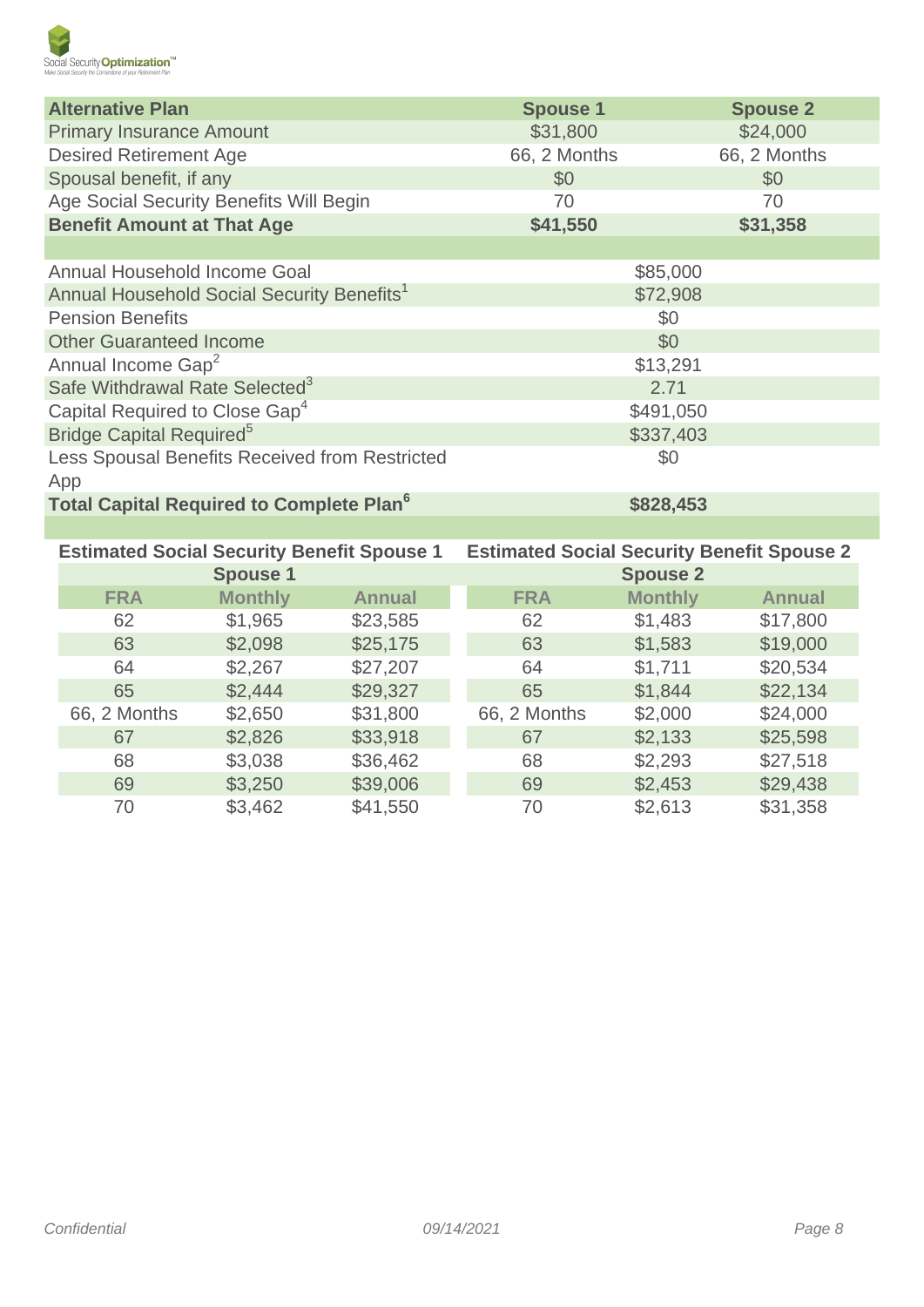

# THE POWER OF SOCIAL SECURITY PLANNING

| <b>Income Analysis</b>                                     | <b>Current Plan</b> | <b>Alternative Plan</b> |
|------------------------------------------------------------|---------------------|-------------------------|
| Annual Household Income Goal                               | \$85,000            | \$85,000                |
| Annual Household Social Security Benefits <sup>1</sup>     | \$55,800            | \$72,908                |
| <b>Pension Benefits</b>                                    | \$0                 | \$0                     |
| <b>Other Guaranteed Income</b>                             | \$0                 | \$0                     |
| Annual Income Gap <sup>2</sup>                             | \$29,200            | \$13,291                |
| <b>Capital Requirements</b>                                |                     |                         |
| Capital Required to Close Gap <sup>4</sup>                 | \$1,216,667         | \$491,050               |
| Bridge Capital Required <sup>5</sup>                       | \$0                 | \$337,403               |
| Less Spousal Benefits Received from Restricted             | \$0                 | \$0                     |
| App                                                        |                     |                         |
| <b>Total Capital Required To Complete Plan<sup>6</sup></b> | \$1,216,667         | \$828,453               |
| <b>Tax Analysis</b>                                        |                     |                         |
| <b>Total Household Social Security Benefits</b>            | \$55,800            | \$72,908                |
| <b>Taxable Social Security Benefits</b>                    | \$17,135            | \$13,957                |
| Other Fully Taxable Income                                 | \$29,200            | \$13,291                |
| <b>Total Taxable Income</b>                                | \$46,335            | \$27,248                |
| <b>Results</b>                                             |                     |                         |
| % of Income Goal Guaranteed for Life7                      | 66%                 | 86%                     |
| % of Guaranteed Income Adjusted for Inflation <sup>8</sup> | 66%                 | 86%                     |
| % of Income Considered Taxable <sup>9</sup>                | 55%                 | 31%                     |
| <b>Guaranteed Survivor Benefit<sup>10</sup></b>            | \$31,800            | \$41,550                |

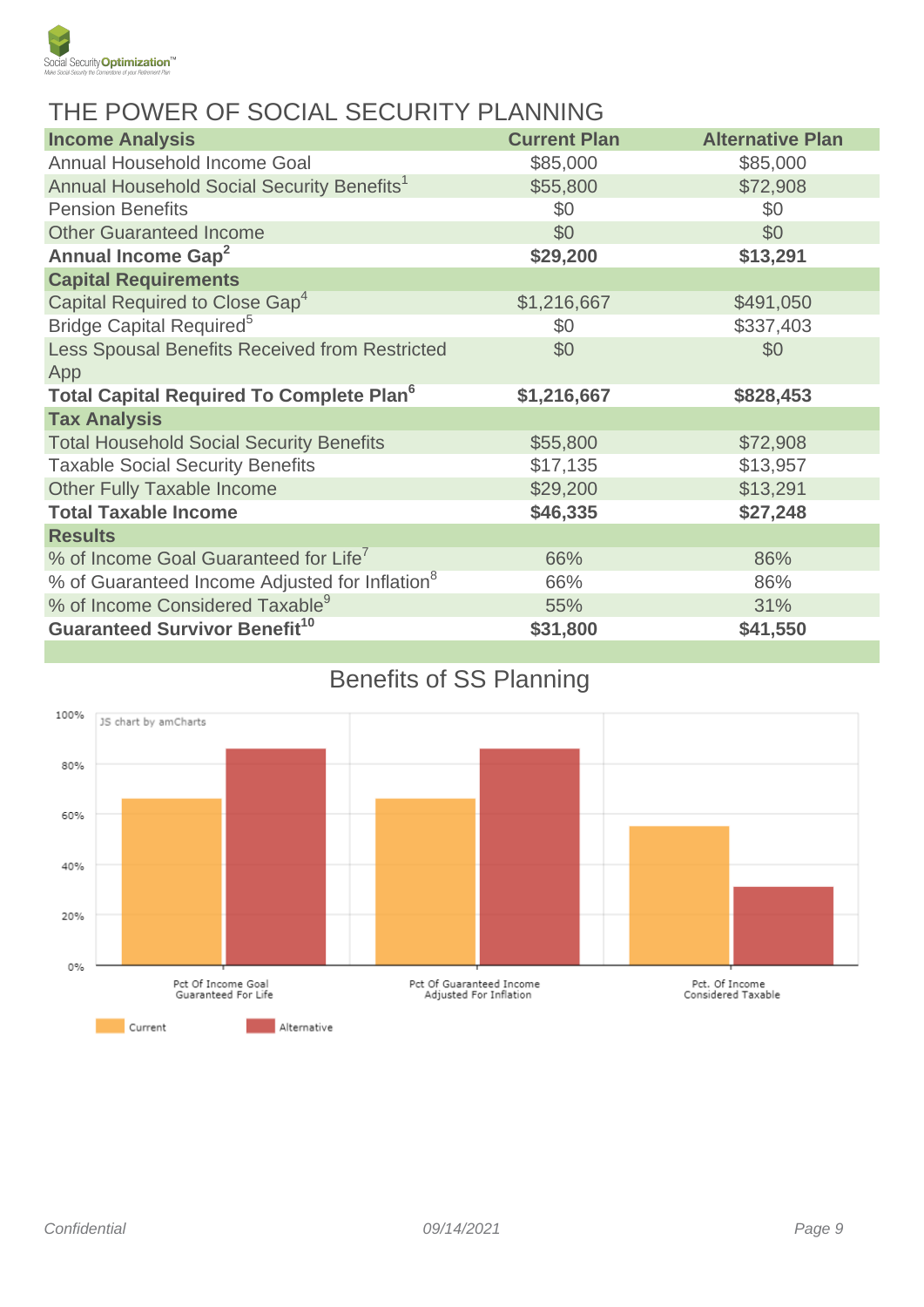

# OPTIMIZED PLAN ASSUMPTIONS

| <b>Client Information</b>                                              | <b>Spouse 1</b>                           | <b>Spouse 2</b> |  |
|------------------------------------------------------------------------|-------------------------------------------|-----------------|--|
| <b>Primary Insurance Amount</b>                                        | \$31,800                                  | \$24,000        |  |
| <b>Desired Retirement Age</b>                                          | 66, 2 Months                              | 66, 2 Months    |  |
| Spousal Benefit, if any                                                | \$0                                       | \$0             |  |
| <b>Recommended Age to Take Social Security</b><br><b>Benefits</b>      | 70                                        | 70              |  |
| <b>Benefit Amount at That Age</b>                                      | \$41,550                                  | \$31,358        |  |
|                                                                        |                                           |                 |  |
| Annual Household Income Goal                                           | \$85,000                                  |                 |  |
| <b>Annual Household Social Security Benefits</b>                       | \$72,908                                  |                 |  |
| <b>Pension Benefits</b>                                                | \$0                                       |                 |  |
| <b>Other Guaranteed Income</b>                                         | \$0                                       |                 |  |
| Annual Income Gap                                                      | \$13,291                                  |                 |  |
| Deferred Annuity with Income Rider (DAIR)                              | \$181,531                                 |                 |  |
| Premium Required to Close Gap <sup>11</sup>                            |                                           |                 |  |
| <b>Bridge Capital Required</b>                                         | \$337,403                                 |                 |  |
| Less Spousal Benefits Received from Restricted                         | \$0                                       |                 |  |
| App                                                                    |                                           |                 |  |
| <b>Total Capital Required to Complete Plan<sup>6</sup></b>             | \$518,934                                 |                 |  |
| <b>Product Information</b>                                             |                                           |                 |  |
| <b>Company Name</b>                                                    |                                           |                 |  |
| <b>Product Name</b>                                                    |                                           |                 |  |
| <b>Company Rating</b>                                                  |                                           |                 |  |
| <b>Insurance Benefit Type</b>                                          | Deferred Annuity with Income Rider (DAIR) |                 |  |
| Deferred Annuity with Income Rider (DAIR)<br>Premium                   | \$181,531                                 |                 |  |
| Deferred Annuity with Income Rider (DAIR)<br>Payout <sup>12</sup>      | \$13,291                                  |                 |  |
| Deferred Annuity with Income Rider (DAIR)<br>Inflation Adjusted (Y/N?) | <b>No</b>                                 |                 |  |
| Deferred Annuity with Income Rider (DAIR)<br><b>Account Type</b>       | <b>Joint</b>                              |                 |  |
|                                                                        |                                           |                 |  |

| <b>Estimated Social Security Benefit Spouse 1</b> |                 | <b>Estimated Social Security Benefit Spouse 2</b> |              |                 |               |
|---------------------------------------------------|-----------------|---------------------------------------------------|--------------|-----------------|---------------|
|                                                   | <b>Spouse 1</b> |                                                   |              | <b>Spouse 2</b> |               |
| <b>FRA</b>                                        | <b>Monthly</b>  | <b>Annual</b>                                     | <b>FRA</b>   | <b>Monthly</b>  | <b>Annual</b> |
| 62                                                | \$1,965         | \$23,585                                          | 62           | \$1,483         | \$17,800      |
| 63                                                | \$2,098         | \$25,175                                          | 63           | \$1,583         | \$19,000      |
| 64                                                | \$2,267         | \$27,207                                          | 64           | \$1,711         | \$20,534      |
| 65                                                | \$2,444         | \$29,327                                          | 65           | \$1,844         | \$22,134      |
| 66, 2 Months                                      | \$2,650         | \$31,800                                          | 66, 2 Months | \$2,000         | \$24,000      |
| 67                                                | \$2,826         | \$33,918                                          | 67           | \$2,133         | \$25,598      |
| 68                                                | \$3,038         | \$36,462                                          | 68           | \$2,293         | \$27,518      |
| 69                                                | \$3,250         | \$39,006                                          | 69           | \$2,453         | \$29,438      |
| 70                                                | \$3,462         | \$41,550                                          | 70           | \$2,613         | \$31,358      |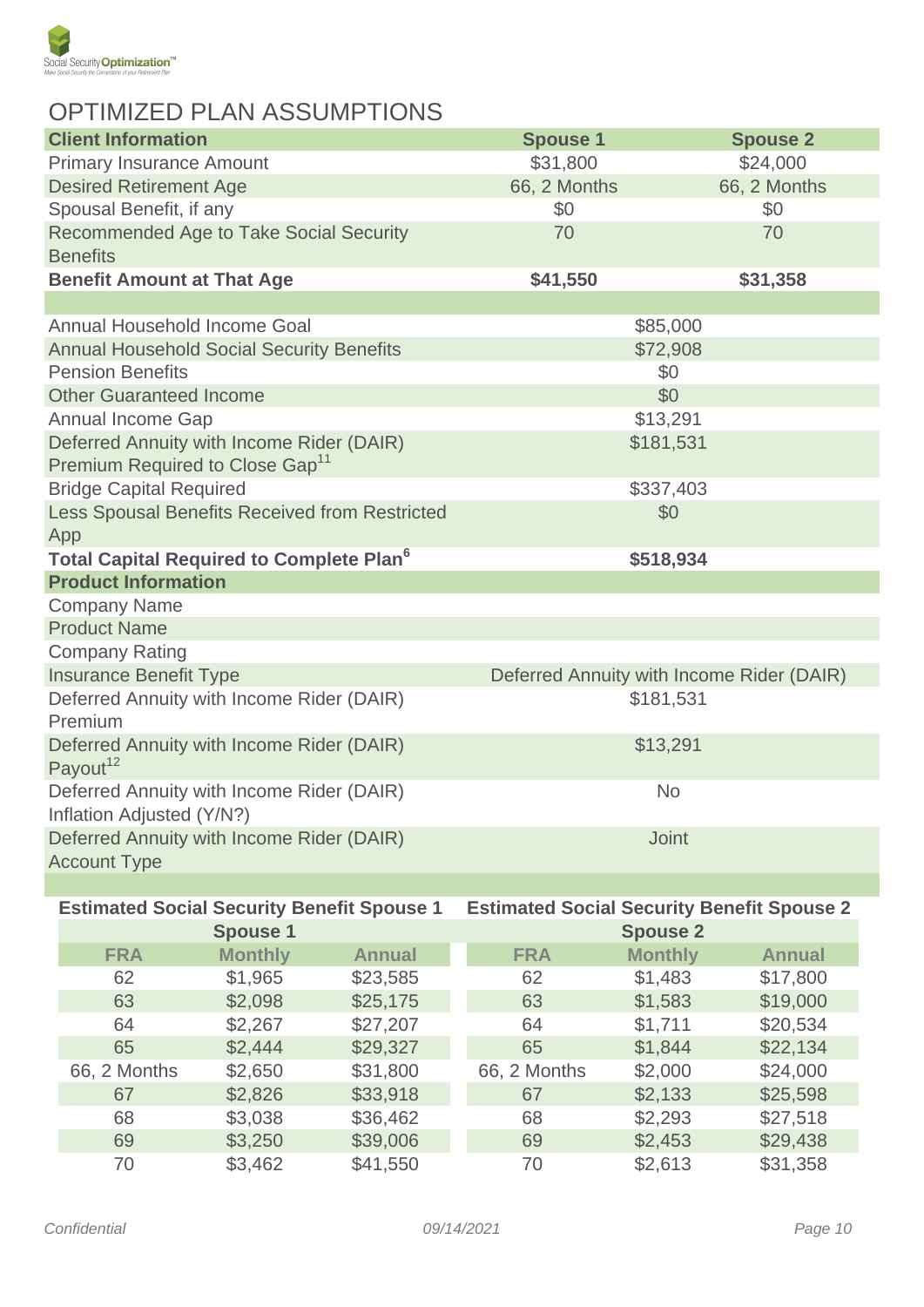

## THE POWER OF SOCIAL SECURITY OPTIMIZATION

| <b>Results</b>                                                       | <b>Optimization</b> | <b>Alternative Plan</b> |
|----------------------------------------------------------------------|---------------------|-------------------------|
| % of Income Goal Guaranteed for Life                                 | 100%                | 86%                     |
| % of Guaranteed Income Adjusted for Inflation                        | 86%                 | 86%                     |
| % of Income Considered Taxable                                       | 31%                 | 31%                     |
| <b>Guaranteed Survivor Benefit</b>                                   | \$54,841            | \$41,550                |
| <b>Income Analysis</b>                                               |                     |                         |
| <b>Annual Household Income Goal</b>                                  | \$85,000            | \$85,000                |
| <b>Annual Household Social Security Benefits</b>                     | \$72,908            | \$72,908                |
| <b>Pension Benefits</b>                                              | \$0                 | \$0                     |
| <b>Other Guaranteed Income</b>                                       | \$0                 | \$0                     |
| <b>Annual Income Gap</b>                                             | \$13,291            | \$13,291                |
| <b>Capital Requirements</b>                                          |                     |                         |
| <b>Capital Required to Close Gap</b>                                 | \$181,531           | \$491,050               |
| <b>Bridge Capital Required</b>                                       | \$337,403           | \$337,403               |
| Less Spousal Benefits Received from Restricted                       | \$0                 | \$0                     |
| App                                                                  |                     |                         |
| <b>Total Capital Required To Complete Plan*</b>                      | \$518,934           | \$828,453               |
|                                                                      |                     |                         |
| *Optimized Plan Utilizes a Deferred Annuity with Income Rider (DAIR) |                     |                         |
| <b>Tax Analysis</b>                                                  |                     |                         |
| <b>Total Social Security Benefits</b>                                | \$72,908            | \$72,908                |
| <b>Taxable Social Security Benefits</b>                              | \$13,957            | \$13,957                |
| <b>Other Fully Taxable Income</b>                                    | \$13,291            | \$13,291                |
| <b>Total Taxable Income</b>                                          | \$27,248            | \$27,248                |

\* For the purposes of estimating total taxable income, we make an assumption that all Social Security benefits are inflation adjusted annually by 2.5% until the end of the bridge period.



# Benefits of SS Planning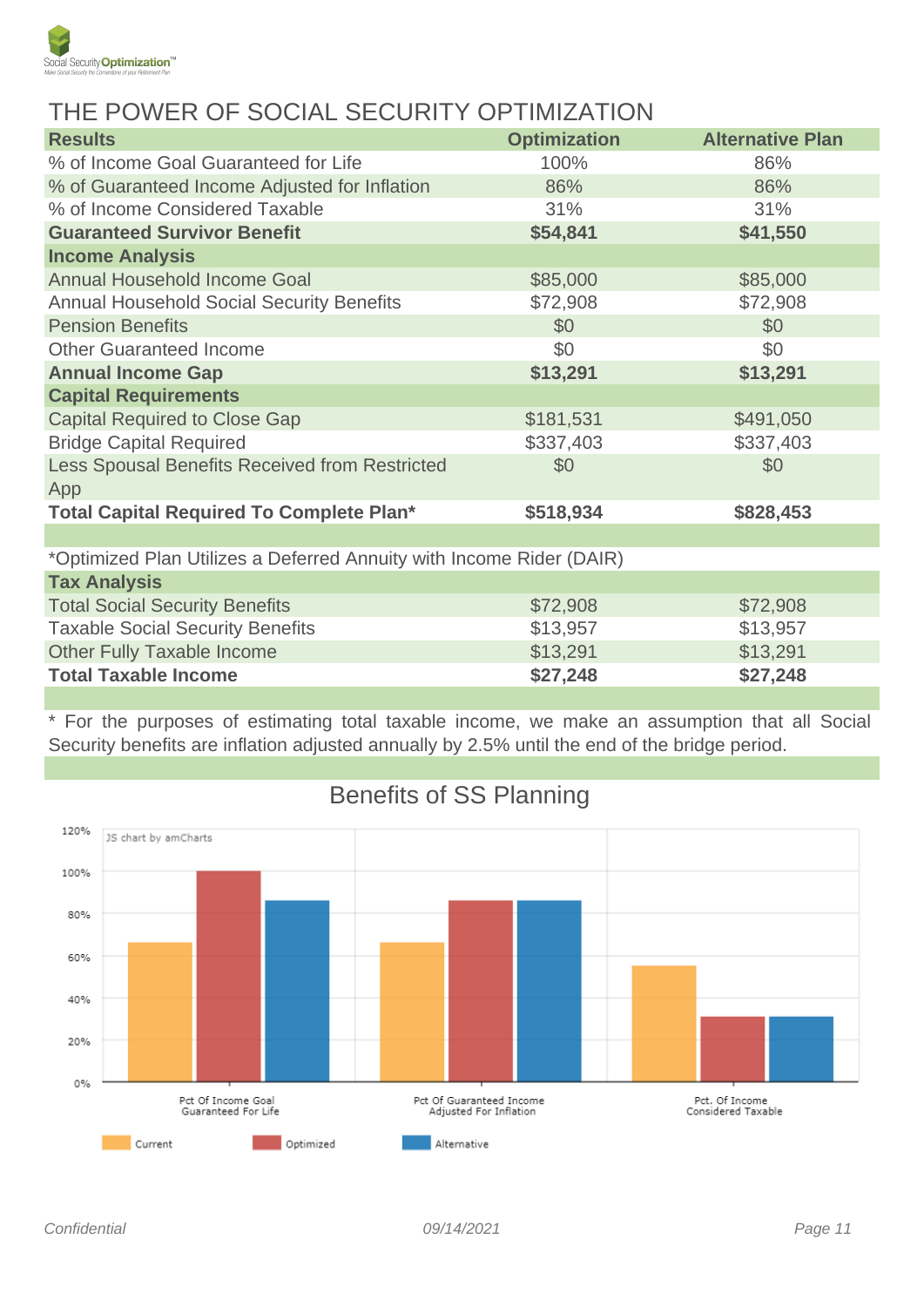

#### **COMPARISON**

| <b>Results</b>                                   | <b>Current</b> | <b>SS</b>           | <b>Alternative</b> |
|--------------------------------------------------|----------------|---------------------|--------------------|
|                                                  | <b>Plan</b>    | <b>Optimization</b> | <b>Plan</b>        |
| % of Income Goal Guaranteed for Life             | 66%            | 100%                | 86%                |
| % of Guaranteed Income Adjusted for Inflation    | 66%            | 86%                 | 86%                |
| % of Income Considered Taxable                   | 55%            | 31%                 | 31%                |
| <b>Guaranteed Survivor Benefit</b>               | \$31,800       | \$54,841            | \$41,550           |
| <b>Income Analysis</b>                           |                |                     |                    |
| <b>Annual Income Goal</b>                        | \$85,000       | \$85,000            | \$85,000           |
| <b>Annual Household Social Security Benefits</b> | \$55,800       | \$72,908            | \$72,908           |
| <b>Pension Benefits</b>                          | \$0            | \$0                 | \$0                |
| <b>Other Guaranteed Income</b>                   | \$0            | \$0                 | \$0                |
| <b>Annual Income Gap</b>                         | \$29,200       | $$13,291*$          | $$13,291*$         |
| <b>Plan Capital Requirement<sup>13</sup></b>     |                |                     |                    |
| <b>Capital Available</b>                         | \$800,000      | \$800,000           | \$800,000          |
| <b>Total Capital Required To Complete Plan</b>   | \$1,216,667    | \$518,934           | \$828,453          |
| <b>Excess Capital</b>                            | $$-416,667$    | \$281,066           | $$-28,453$         |
| <b>Future Value of Excess Capital **</b>         |                |                     |                    |
| Year 10                                          | \$0            | \$457,827           | \$0                |
| Year 20                                          | \$0            | \$745,752           | \$0                |
| Year 30                                          | \$0            | \$1,214,752         | \$0                |
|                                                  |                |                     |                    |

#### \* Inflation Adjusted

\*\* Based on assumed annual rate of return of 5.00%



# Plan Capital Requirements (000)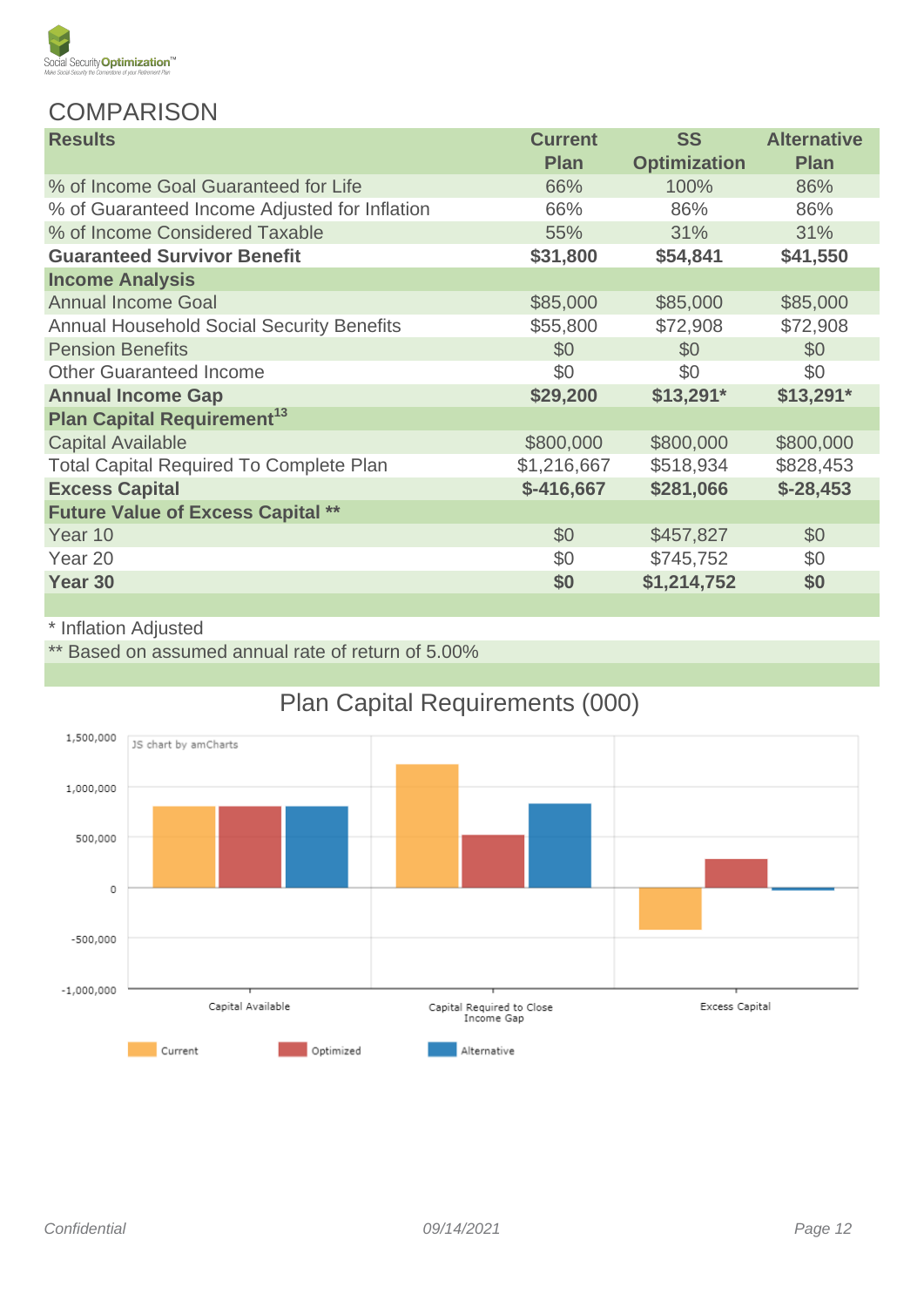

# RETIREMENT INCOME PLAN SUMMARY

| <b>Social Security filing strategy</b>        | <b>Current</b> | <b>Alternative</b> |               |
|-----------------------------------------------|----------------|--------------------|---------------|
| Age Spouse One Files for Benefits             | 66, 2 Months   | 70                 |               |
| Age Spouse Two Files for Benefits             | 66, 2 Months   | 70                 |               |
| <b>Income Analysis</b>                        | <b>Current</b> | <b>Alternative</b> | <b>Impact</b> |
| <b>Annual Income Goal</b>                     | \$85,000       | \$85,000           | \$0           |
| <b>Guaranteed Annual Household Income</b>     | \$55,800       | \$72,908           | \$17,108      |
| Additional Household Income Required          | \$29,200       | \$13,291           | $$-15,909$    |
| <b>Guaranteed Survivor Income</b>             | \$31,800       | \$41,550           | \$9,750       |
| <b>Tax Analysis</b>                           | <b>Current</b> | <b>Alternative</b> | <b>Impact</b> |
| <b>Total Household Social Security Income</b> | \$55,800       | \$72,908           | \$17,108      |
| <b>Taxable Social Security Income</b>         | \$17,135       | \$13,957           | $$-3,178$     |
| <b>Additional Fully Taxable Income</b>        | \$29,200       | \$13,291           | $$-15,909$    |
| <b>Total Taxable Income</b>                   | \$46,335       | \$27,248           | $$-19,087$    |
| <b>Capital Analysis</b>                       | <b>Current</b> | <b>Alternative</b> | <b>Impact</b> |
| <b>Capital Available</b>                      | \$800,000      | \$800,000          |               |
| <b>Capital Required to Complete Plan</b>      | \$1,216,667    | \$828,453          | $$-388,214$   |
| <b>Capital Excess or Deficiency</b>           | $$-416,667$    | $$-28,453$         | \$388,214     |
|                                               |                |                    |               |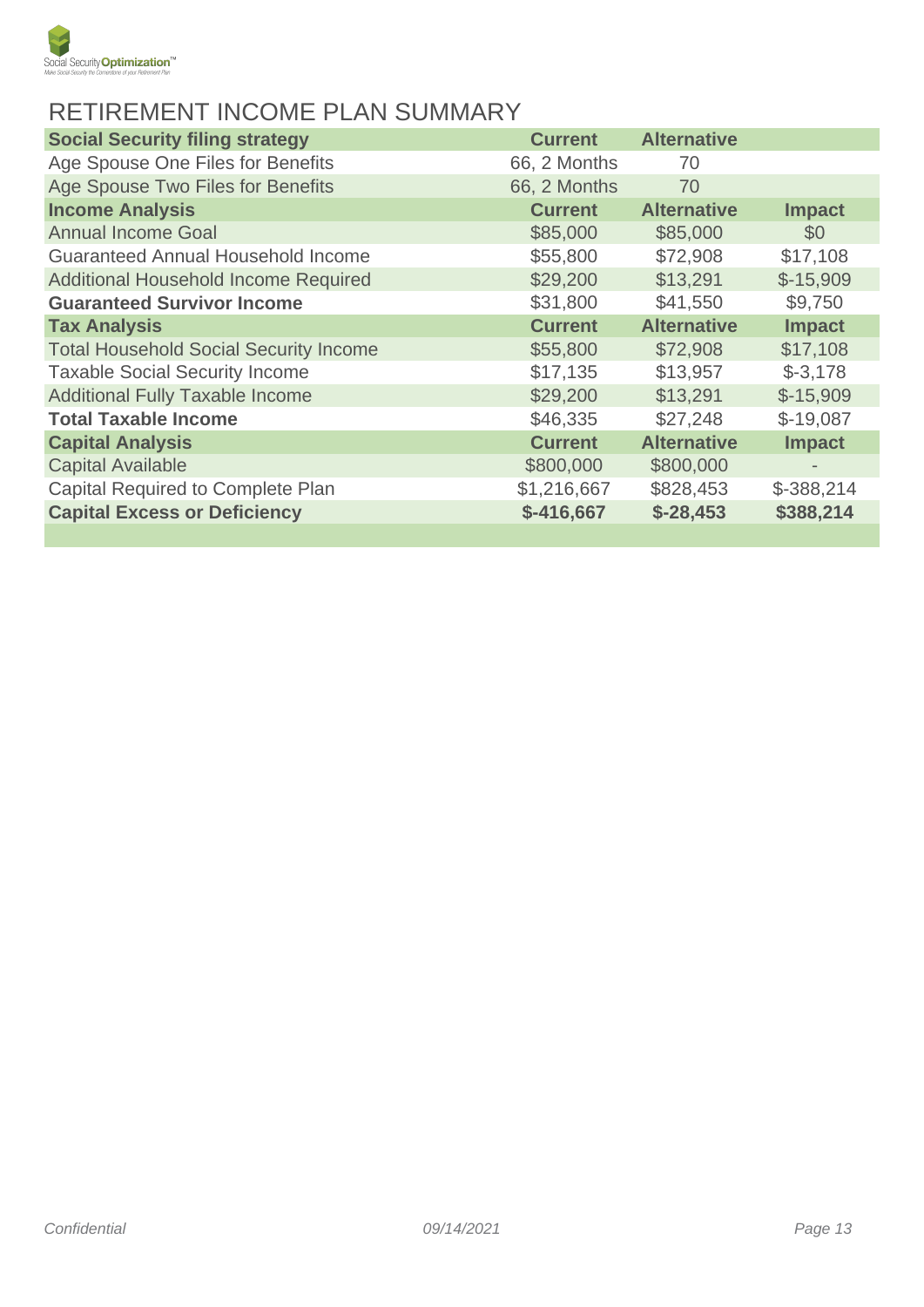

## COST OF INCOME

When comparing and contrasting income solutions, we seek to synthesize all variables into a simple but effective quantitative comparison. We accomplish this objective by first aggregating the inflation adjusted income\* the plan is designed to provide once the plan culminates. For the purposes of our analysis, we assume the plan culminates once all participants have begun receiving Social Security benefits. At that time, a permanent "income gap" is established and an aggregated amount of income is calculated. To be clear, the permanent "income gap" is the amount of income needed once all guaranteed sources of income have been deducted from a plan's income goal. The "income gap" is the portion of the plan income a retiree's retirement savings will need to provide. The "aggregated amount of income" is the sum of the "income gap" inflated by 2.5% for the duration of the retirement income plan.

To complete the "cost of income" analysis, we divide the "aggregated income" by the amount of capital required to close the "income gap" using a safe withdrawal rate or annuity premium. The cost of income is impacted by a number of variables including a plan's probability of success. Plans utilizing an annuity have a 100% probability of success while plans designed using a safe withdrawal rate may vary from as little as a 50% probability of success to a maximum of 99%. When comparing and contrasting the "cost of income" analysis be sure to review the plans chosen probability of success on page five. Plans whose funding requirements are linked directly to a safe withdrawal rate assume that the retiree is the only funding source of the plan and, as a result, require a capital to income ratio consistent with a "self -insurance" model. Conversely, a plan funded with an annuity leverages the strength in numbers only afforded to an insurance solution and results in a significantly lower capital to income ratio. Like with any insurance model, the insurer only needs to create a large enough pool to protect the income for those in the pool who are longevity outliers and live far beyond the traditional mortality models.

| <b>Alternative</b><br><b>Current</b><br><b>SS</b>                                                                     |
|-----------------------------------------------------------------------------------------------------------------------|
| <b>Optimization</b><br><b>Plan</b><br><b>Plan</b>                                                                     |
| \$13,291<br>\$13,291<br>\$29,200                                                                                      |
| Time Period in which Income is Required<br>26.17<br>30.00<br>26.17                                                    |
| \$1,281,959<br>Aggregate Income Plan Provides During Time<br>\$482,885<br>\$482,885                                   |
|                                                                                                                       |
| Capital Required to Close Annual Income Gap<br>\$1,216,667<br>\$181,531<br>\$491,050                                  |
| Amount of Plan Income Attributable to Inflation*<br>\$135,057<br>$\overline{\phantom{a}}$<br>$\overline{\phantom{0}}$ |
| Total Amount of Income plan is Required to Provide<br>\$482,885<br>\$1,281,959<br>\$482,885                           |
| <b>Capital Plan Requires per Dollar of Income Need</b><br>0.95<br>1.02<br>0.66                                        |
|                                                                                                                       |

\*If zero, the annuity chosen provides an automatic inflation adjustment. If more than zero, the amount equals the additional capital required to gross up the annual income by 2.5% per year to account for the necessary inflation adjustment.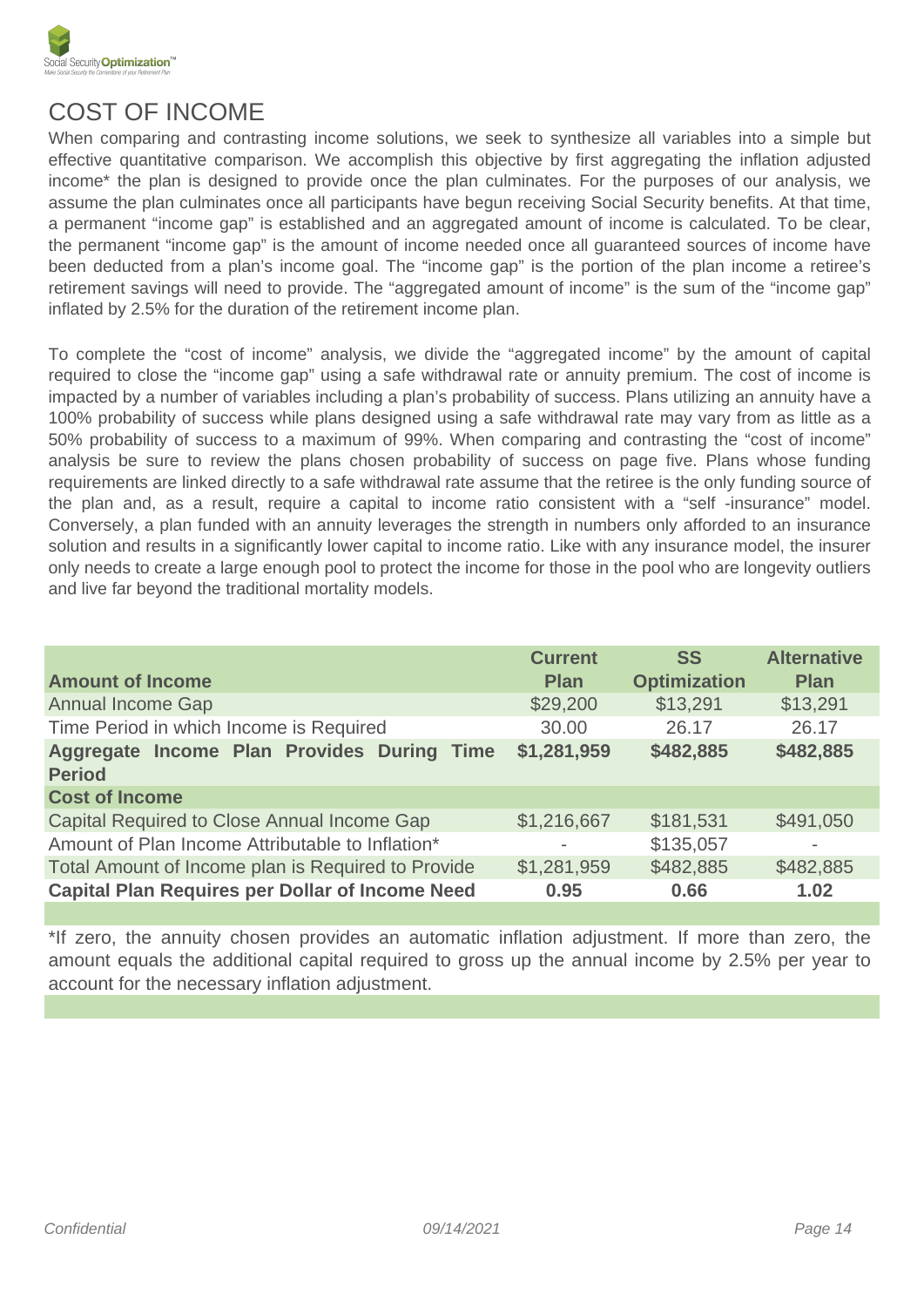

#### REPORT DISCLOSURES

- 1. Social Security Optimization is NOT a government agency, nor is it in any way affiliated with the Social Security Administration.
- 2. This report is for informational purposes only and has not been approved or endorsed by the Social Security Administration or any other governmental agency.
- 3. This report is not intended to replace the advice of tax, legal or financial planning professionals. It is an assessment tool, designed solely for the purpose of providing consumers with a summary of the options that may be available to them based on current law, statute, regulation and tax code. It is in no way intended to be tax, legal or investment advice. The dollar amounts represented herein are not guarantees but based on the information currently available.
- 4. Future changes, if any, to Social Security regulations or rules cannot be anticipated. Substantial effort however has been taken to insure the accuracy of all calculations contained herein and relies on the data provided. Benefits received may differ from the exact amount received at the time of application given that this report is based on current law and intended for hypothetical purposes only.
- 5. There are particular elements of the Social Security retirement system that are not accounted for in this report including, but not limited to:
	- a. Any period of disability which effects the Primary Insurance Amount;
	- b. The annual Earnings Test which applies whenever someone under Full Retirement Age begins taking benefits and continues working at the same time;
	- c. The availability for the addition of children`s benefits, dependent benefits or caregiver benefits, if applicable;
	- d. Some earnings under the Railroad Retirement system or earnings from service in the Armed Forces, the receipt of which may require an adjustment of the amounts reflected;
	- e. Widow(er)s benefits elected prior to age Full Retirement Age (FRA);
- 6. This report, as with all projection models, utilizes particular assumptions. The assumptions that have or may have been used to prepare this data include, but are not limited to:
	- a. Annual benefit cost-of-living adjustments
	- b. Safe withdrawal rates
	- c. Income tax code as of 2018
	- d. Rates of return on excess capital between 1% and 5%

These assumptions can be found on the assumptions summary page for each scenario presented.

7. Assumptions and Disclaimer: This plan incorporates information shared by you, the client, with respect to your income, expenses and asset holdings. The plan recommendations are based on your current situation, your resources, and your goals. In addition, they are based on our current expectations of the behavior of the accounts and products we are representing. This is a hypothetical example only and is not intended to predict the actual performance of any specific product. The returns have been illustrated to continue unchanged for all years shown but this is not likely to occur and actual results may be more or less favorable. All investments have risks associated with them and future loss is possible. For assets allocated to insurance/annuity contracts, the guarantees of the contract are subject to the claims paying ability of the issuing carrier. Annuity distributions may be subject to withdrawal charges, premium bonus recapture charges and market value adjustments (if applicable) and may result in a loss of principal. Withdrawals from an annuity prior to age 59 and a half may be subject to a 10% Federal Tax Penalty. All withdrawals made from annuities with pre-tax contributions are taxed as ordinary income. All withdrawals from an annuity purchased with non-qualified monies are taxable as ordinary income only to the extent there is a gain in the policy. Insurance company product recommendations must be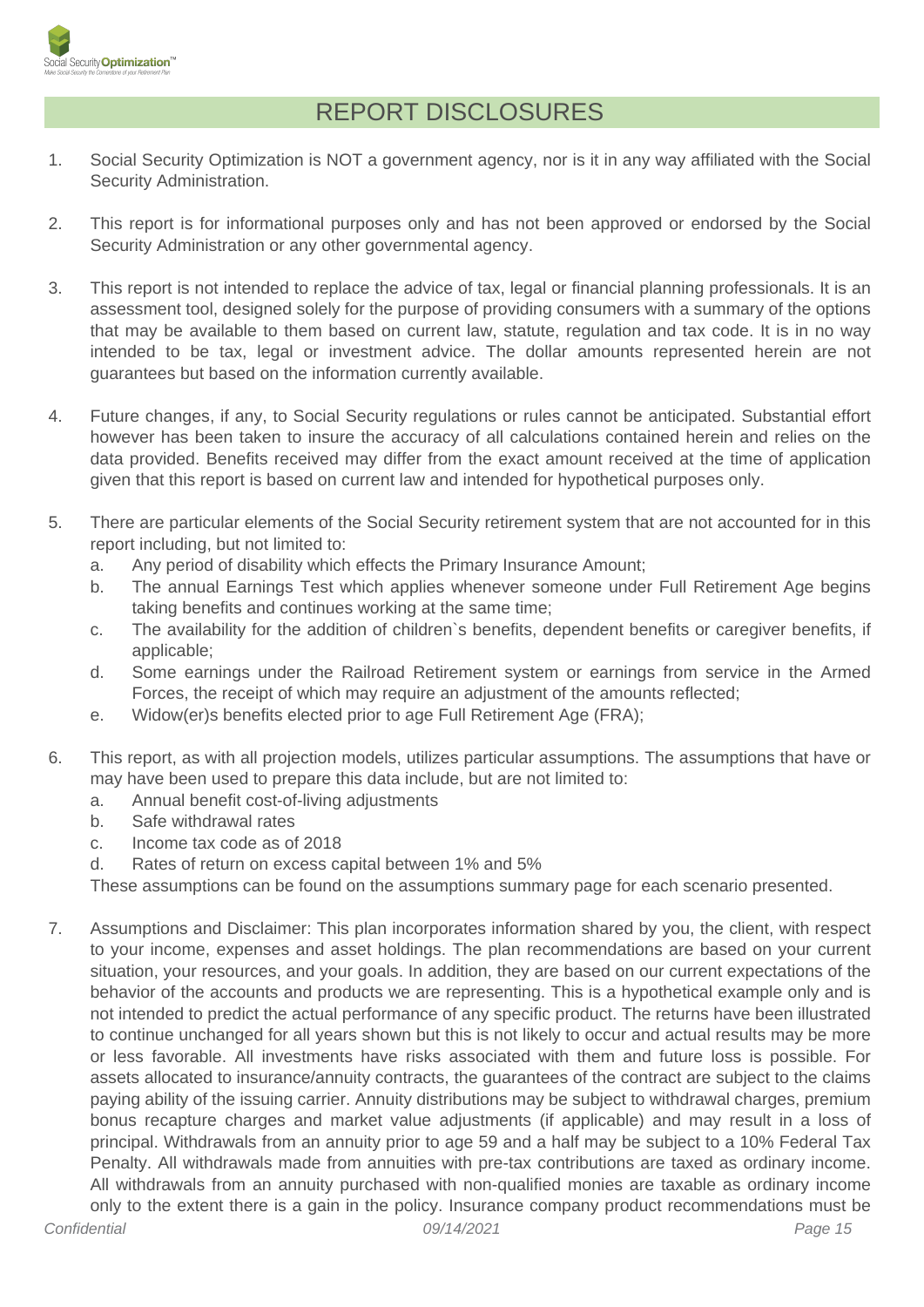accompanied by approved illustrations and/or brochures. Other investment recommendations must be accompanied by an approved prospectus. The income portion of this analysis does not take into account any taxes unless otherwise noted. All Income projections are hypothetical and should not be considered indicative of actual income. The tax calculations and tax projections shown in this report are approximate and not intended to be accurate. A tax professional should be consulted before making any decisions.

If any values within the plan presentation are derived from an annuity illustration, and if those values are not guaranteed, the National Association of Insurance Commissioners has specifically required that the consumer be given an illustration from their financial representative disclosing all aspects of how that product works and what the minimum guarantees are. This document does not generate the required illusiontration adn that must be furnished seperately. If any values within the plan presentation are derived from an annuity income rider using non-guaranteed assumptions, your financial representative must provide a report showing the minium guaranteed values that would be provided by the rider. This document does not generate this report.

The information contained in this report is not guaranteed to be accurate, complete or timely. Neither your advisor nor anyone who helped your advisor create or populate this report, including, but not limited to, any software or information provider, shall be liable for any damages or losses related to your use of the information contained in it. If any values within the plan presentation are derived from an annuity illustration, and if those values are not guaranteed, the National Association of Insurance Commissioners has specifically required that the consumer be given an illustration from their financial representative disclosing all aspects of how that product works and what the minimum guarantees are. This document does not generate the required illustration and that must be furnished separately. If any values within the plan presentation are derived from an annuity income rider using non-guaranteed assumptions, your financial representative must provide a report showing the minimum guaranteed values that would be povided by the rider.

- 8. The financial representative that provided this report is licensed by Social Security Optimization to provide this service. However, they are not agents of Trusted Resource, LLC, owner of Social Security Optimization and they, their agency, and any financial product or financial services companies they represent are independent of Social Security Optimization and Trusted Resource, LLC.
- 9. Individuals born on or before January 1, 1954 have preserved the right to successfully file a Restricted Application for "spousal benefits" ONLY so long as they have attained "Full Retirement Age" and (1) their spouse filed for and suspended benefits from their own earning record, on or before April 29, 2016 or (2) their spouse has filed for and is receiving their own retirement income benefit at the time the Restricted Application is filed.
- 10. Inflation: While not reflected in the Social Security, pension or "other guaranteed income" values, the income gap analysis and taxation analysis assume a 2.5% annually inflation adjustment beginning at the time of the initial spouse`s retirement. Income goal values, Social Security and, where applicable, pensions and other guaranteed income are inflated by 2.5% annually until the end of the bridge period. As a result, each scenario`s stated income gap and plan taxability are fully inflated when calculated.
- 11. Capital requirements may be understated as the research assumes an average overall cost for asset management of 1%. Forbes research indicates the average cost for an actively managed portfolio to be 2.1%. As a result, if utilizing an actively managed portfolio, safe withdrawal rate assumptions should be reduced by 100 basis points. As an example, a 60/40 equity to fixed income portfolio with a 90% probability of success over a 30 year time horizon suggests a safe withdrawal rate of 2.7%. Utilizing an actively managed portfolio would reduce the safe withdrawal rate 100 basis points to 1.7%. This is significant as illustrated by the following figures; an income gap of \$25,000 divided by a safe withdrawal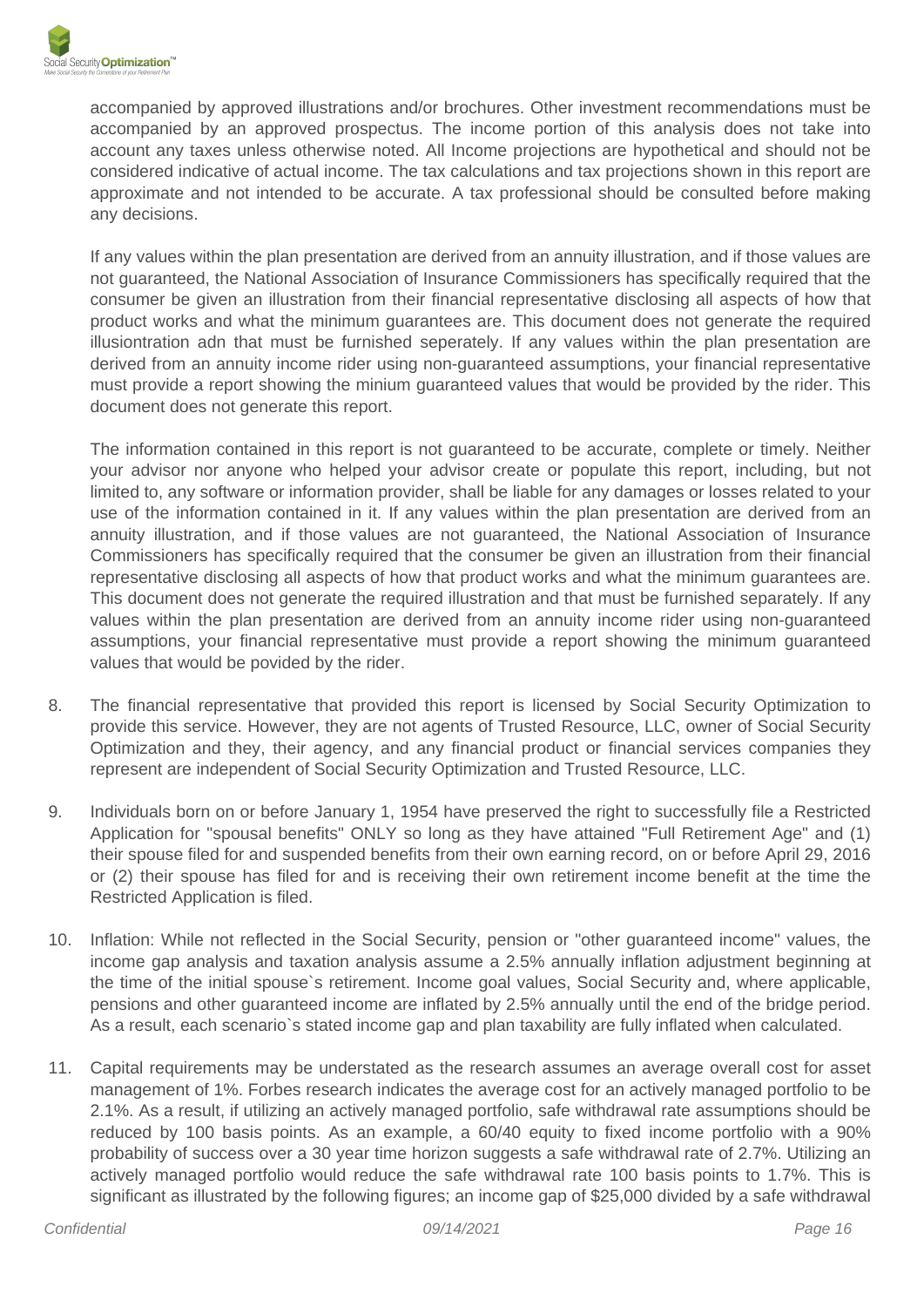

rate of .027 (2.7%) means one would need \$925,926 in order for the plan to succeed. Conversely, because of the added cost associated with an actively managed portfolio, the safe withdrawal rate would need to be reduced to .017 (1.7%). In this case, the amount of capital required to close the \$25,000 gap would be \$1,470,588, a 58.8% increase in the amount of capital required for the plan to succeed.

12. ANNUITIES ARE PRODUCTS OF THE INSURANCE INDUSTRY AND NOT GUARANTEED BY ANY BANK NOR INSURED BY FDIC OR NCUA/NCUSIF, MAY LOSE VALUE, NO BANK/CREDIT UNION GUARANTEE, NOT A DEPOSIT, NOT INSURED BY ANY FEDERAL GOVERNMENT AGENCY, MAY ONLY BE OFFERED BY A LICENSED ISURANCE AGENT.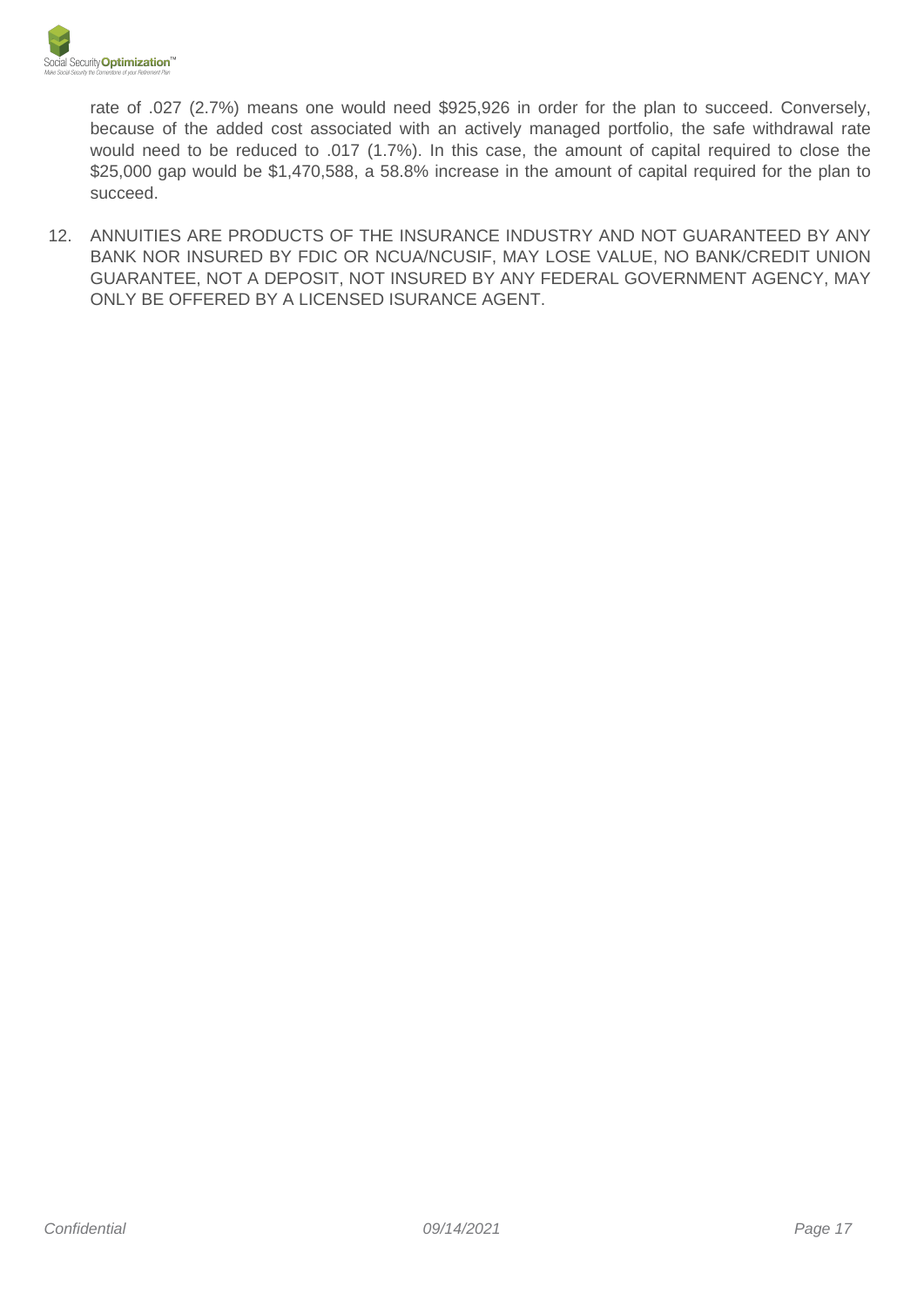

| <b>ENDNOTES</b> |  |
|-----------------|--|
|-----------------|--|

|                                   | <b>Retirement Period (years)</b> |     |     |     |     |     |     |  |  |
|-----------------------------------|----------------------------------|-----|-----|-----|-----|-----|-----|--|--|
|                                   |                                  | 15  | 20  | 25  | 30  | 35  | 40  |  |  |
|                                   | 20% Equity Allocation            |     |     |     |     |     |     |  |  |
| Probability<br>of success<br>(% ) | 99                               | 5.0 | 3.6 | 2.8 | 2.2 | 1.9 | 1.6 |  |  |
|                                   | 95                               | 5.4 | 4.0 | 3.1 | 2.6 | 2.2 | 1.9 |  |  |
|                                   | 90                               | 5.7 | 4.2 | 3.3 | 2.7 | 2.3 | 2.1 |  |  |
|                                   | 80                               | 6.0 | 4.4 | 3.5 | 3.0 | 2.6 | 2.3 |  |  |
|                                   | 50                               | 6.6 | 5.0 | 4.1 | 3.4 | 3.0 | 2.7 |  |  |
|                                   | 40% Equity Allocation            |     |     |     |     |     |     |  |  |
| Probability<br>of success<br>(% ) | 99                               | 4.6 | 3.3 | 2.5 | 2.1 | 1.8 | 1.6 |  |  |
|                                   | 95                               | 5.2 | 3.9 | 3.1 | 2.6 | 2.2 | 2.0 |  |  |
|                                   | 90                               | 5.6 | 4.2 | 3.4 | 2.8 | 2.5 | 2.2 |  |  |
|                                   | 80                               | 6.1 | 4.6 | 3.7 | 3.2 | 2.8 | 2.5 |  |  |
|                                   | 50                               | 7.0 | 5.5 | 4.5 | 3.9 | 3.5 | 3.2 |  |  |
|                                   | 60% Equity Allocation            |     |     |     |     |     |     |  |  |
| Probability<br>of success<br>(% ) | 99                               | 3.9 | 2.8 | 2.2 | 1.9 | 1.5 | 1.3 |  |  |
|                                   | 95                               | 4.9 | 3.6 | 2.8 | 2.4 | 2.0 | 1.8 |  |  |
|                                   | 90                               | 5.4 | 4.0 | 3.2 | 2.7 | 2.4 | 2.2 |  |  |
|                                   | 80                               | 6.1 | 4.6 | 3.8 | 3.2 | 2.9 | 2.6 |  |  |
|                                   | 50                               | 7.4 | 5.9 | 4.9 | 4.3 | 3.9 | 3.6 |  |  |
|                                   | 80% Equity Allocation            |     |     |     |     |     |     |  |  |
| Probability<br>of success<br>(% ) | 99                               | 3.4 | 2.3 | 1.8 | 1.4 | 1.2 | 1.1 |  |  |
|                                   | 95                               | 4.4 | 3.2 | 2.6 | 2.1 | 1.8 | 1.6 |  |  |
|                                   | 90                               | 5.1 | 3.8 | 3.0 | 2.6 | 2.2 | 2.0 |  |  |
|                                   | 80                               | 5.8 | 4.6 | 3.7 | 3.2 | 2.8 | 2.6 |  |  |
|                                   | 50                               | 7.8 | 6.2 | 5.3 | 4.6 | 4.2 | 3.9 |  |  |

- 1. Total projected value of annual benefits to be received based on the age indicated in a given scenario.
- 2. Annual income gap represents the difference, if any, between the annual income goal, Social Security and other guaranteed sources of income. All income gap calculations are inflated by 2.5% per year.
- 3. The safe withdrawal rates used in this analysis were selected by the applicant using the chart above.
- 4. The amount of capital required to meet the annual income goal over the life of the plan, calculated by dividing the income gap by the chosen safe withdrawal rate.
- 5. Bridge capital is the amount of money needed to fund the income goal until all Social Security benefits begin.
- 6. The amount of capital required to close the income gap as defined at #4 above plus bridge capital as defined at #5 above.
- 7. Represents the percentage of the annual income goal that is guaranteed for life. Remember guarantees are based on the claims paying abilities of the Social Security Administration, pension providers and Confidential 09/14/2021 Page 18